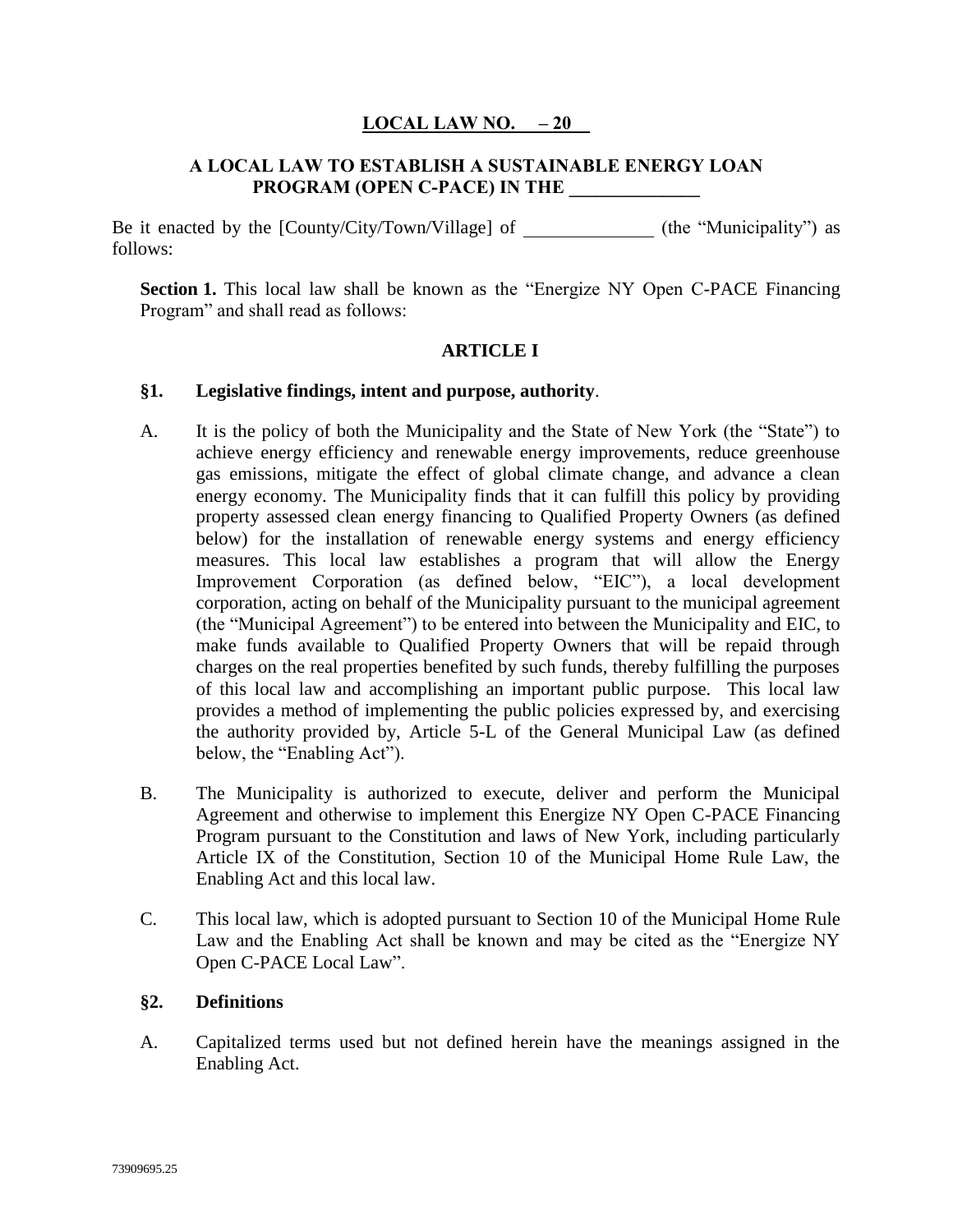B. For purposes of this local law, and unless otherwise expressly stated or unless the context requires, the following terms shall have the meanings indicated:

**Annual Installment Amount –** shall have the meaning assigned in Section 8, paragraph B.

**Annual Installment Lien** – shall have the meaning assigned in Section 8 paragraph B.

**Authority** – the New York State Energy Research and Development Authority.

**Benefit Assessment Lien –** shall have the meaning assigned in Section 3, paragraph A.

**Benefited Property –** Qualified Property for which the Qualified Property Owner has entered into a Finance Agreement for a Qualified Project.

**Benefited Property Owner** – the owner of record of a Benefited Property.

**EIC** – the Energy Improvement Corporation, a local development corporation, duly organized under section 1411 of the Not-For-Profit Corporation Law of the State, authorized hereby on behalf of the Municipality to implement the Program by providing funds to Qualified Property Owners and providing for repayment of such funds from money collected by or on behalf of the Municipality as a charge to be levied on the real property.

**Eligible Costs** – costs incurred by the Benefited Property Owner in connection with a Qualified Project and the related Finance Agreement, including application fees, EIC's Program administration fee, closing costs and fees, title and appraisal fees, professionals' fees, permits, fees for design and drawings and any other related fees, expenses and costs, in each case as approved by EIC and the Financing Party under the Finance Agreement

**Enabling Act** – Article 5-L of the General Municipal Law of the State, or a successor law, as in effect from time to time.

**Finance Agreement** – the finance agreement described in Section 6A of this local law.

**Financing Charges** – all charges, fees and expenses related to the loan under the Finance Agreement including accrued interest, capitalized interest, prepayment premiums, and penalties as a result of a default or late payment and costs and reasonable attorneys' fees incurred by the Financing Party as a result of a foreclosure or other legal proceeding brought against the Benefited Property to enforce any delinquent Annual Installment Liens.

**Financing Parties** – Third party capital providers approved by EIC to provide financing to Qualified Property Owners or other financial support to the Program which have entered into separate agreements with EIC to administer the Program in the Municipality.

**Municipality** – the of , a municipality of the State constituting a tax district as defined in Section 1102 of the RPTL of the State.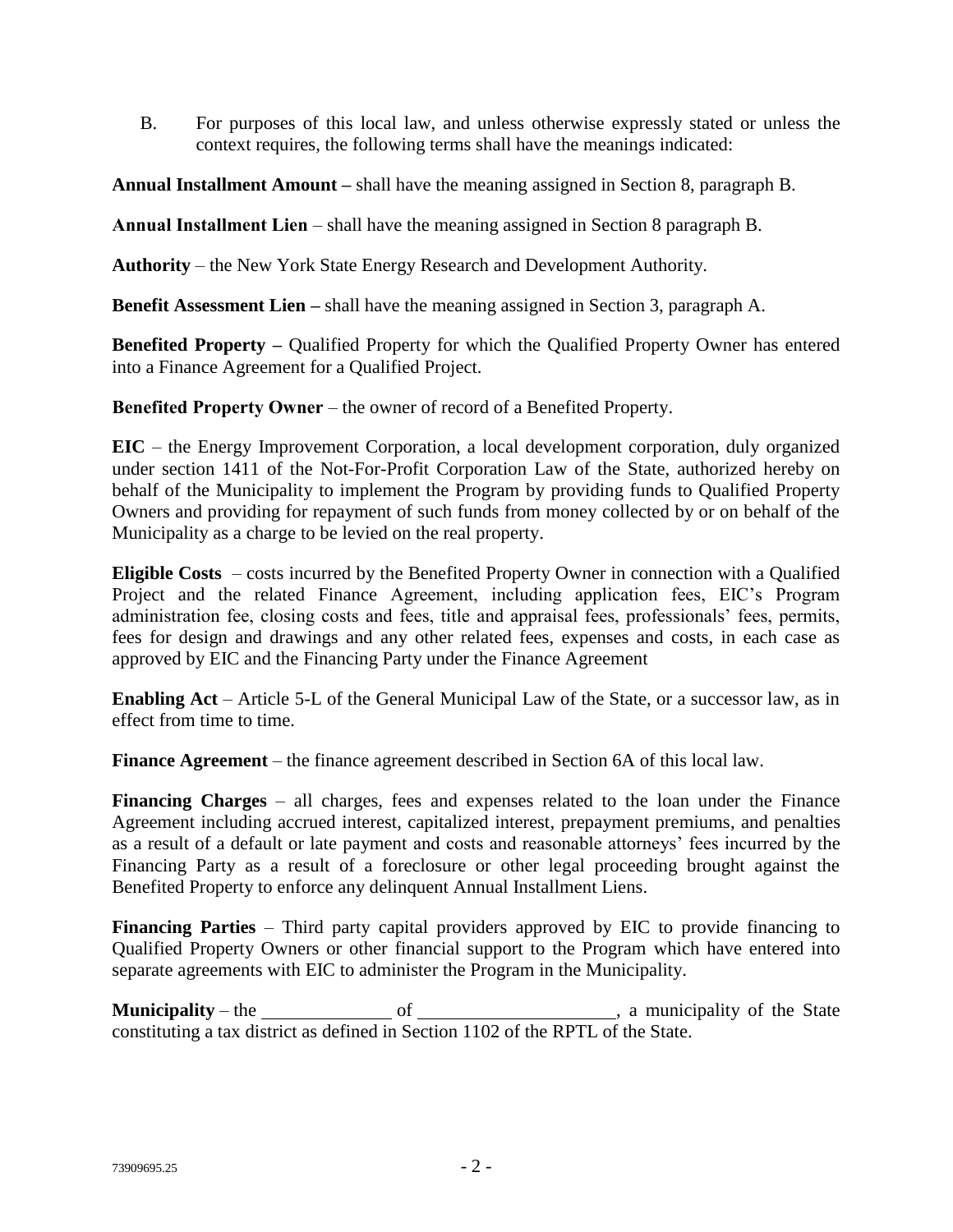**Municipal Lien** – a lien on Qualified Property which secures the obligation to pay real property taxes, municipal charges, or governmentally imposed assessments in respect of services or benefits to a Qualified Property.

**Non-Municipal Lien** – a lien on Qualified Property which secures any obligation other than the obligation to pay real property taxes, municipal charges, or governmentally-imposed assessments in respect of services or benefits to a Qualified Property Owner or Qualified Property.

**Program** – the Energize NY Open C-PACE Financing Program authorized hereby.

**Qualified Project** – the acquisition, construction, reconstruction or equipping of Energy Efficiency Improvements or Renewable Energy Systems or other projects authorized under the Enabling Act on a Qualified Property, together with a related Energy Audit, Renewable Energy System Feasibility Study and/or other requirements under or pursuant to the Enabling Act, with funds provided in whole or in part by Financing Parties under the Program to achieve the purposes of the Enabling Act.

**Qualified Property** – Any real property other than a residential building containing less than three dwelling units, which is within the boundaries of the Municipality that has been determined to be eligible to participate in the Program under the procedures for eligibility set forth under this local law and the Enabling Act and has become the site of a Qualified Project.

**Qualified Property Owner** – the owner of record of Qualified Property which has been determined by EIC to meet the requirements for participation in the Program as an owner, and any transferee owner of such Qualified Property.

**RPTL** – the Real Property Tax Law of the State, as amended from time to time.

**Secured Amount** – as of any date, the aggregate amount of principal loaned to the Qualified Property Owner for a Qualified Project, together with Eligible Costs and Financing Charges, as provided herein or in the Finance Agreement, as reduced pursuant to Section 8, paragraph C.

**State** – the State of New York.

# **§3. Establishment of an Energize NY Open C-PACE Financing Program**

A. An Energize NY Open C-PACE Financing Program is hereby established by the Municipality, whereby EIC acting on its behalf pursuant to the Municipal Agreement, may arrange for the provision of funds by Financing Parties to Qualified Property Owners in accordance with the Enabling Act and the procedures set forth under this local law, to finance the acquisition, construction, reconstruction, and installation of Qualified Projects and Eligible Costs and Financing Charges approved by EIC and by the Financing Party under the Finance Agreement. EIC, on behalf of the Municipality, and with the consent of the Benefited Property Owner, will record a Benefit Assessment Lien on the Benefited Property in the Secured Amount (the "Benefit Assessment Lien") on the land records for the Municipality. Such recording shall be exempt from any charge, mortgage recording tax or other fee in the same manner as if recorded by the Municipality.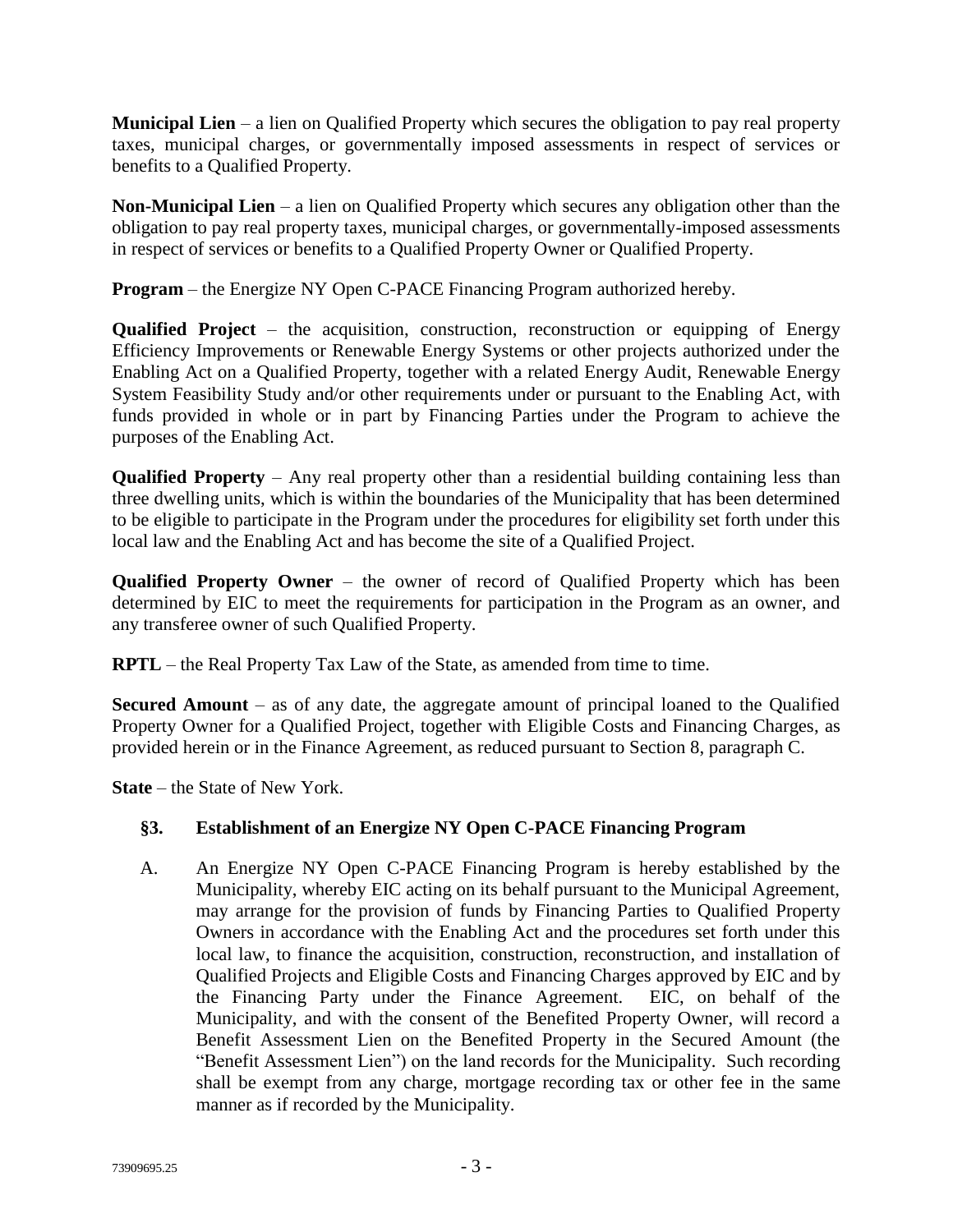B. Before a Qualified Property Owner and a Financing Party enter into a Finance Agreement which results in a loan to finance a Qualified Project, repayment of which is secured by a Benefit Assessment Lien, a written consent from each existing mortgage holder of the Qualified Property shall be obtained, permitting the Benefit Assessment Lien and each Annual Installment Lien to take priority over all existing mortgages.

# **§4. Procedures for eligibility**

- A. Any property owner in the Municipality may submit an application to EIC on such forms as have been prepared by EIC and made available to property owners on the website of EIC and at the Municipality's offices.
- B. Every application submitted by a property owner shall be reviewed by EIC, acting on behalf of the Municipality, which shall make a positive or negative determination on such application based upon the criteria enumerated in the Enabling Act and § [5](#page-3-0) of this local law. EIC may also request further information from the property owner where necessary to aid in its determination.
- C. If a positive determination on an application is made by EIC, acting on behalf of the Municipality, the property owner shall be deemed a Qualified Property Owner and shall be eligible to participate in the Program in accordance with § [6](#page-4-0) of this local law.

# <span id="page-3-0"></span>**§5. Application criteria**

Upon the submission of an application, EIC, acting on behalf of the Municipality, shall make a positive or negative determination on such application based upon the following criteria for the making of a financing:

- A. The property owner may not be in bankruptcy and the property may not constitute property subject to any pending bankruptcy proceeding;
- B. The amount financed under the Program shall be repaid over a term not to exceed the weighted average of the useful life of Renewable Energy Systems and Energy Efficiency Improvements to be installed on the property as determined by EIC;
- C. Sufficient funds are available from Financing Parties to provide financing to the property owner;
- D. The property owner is current in payments on any existing mortgage on the Qualified Property;
- E. The property owner is current in payments on any real property taxes on the Qualified Property; and
- F. Such additional criteria, not inconsistent with the criteria set forth above, as the State, the Municipality, or EIC acting on its behalf, or other Financing Parties may set from time to time.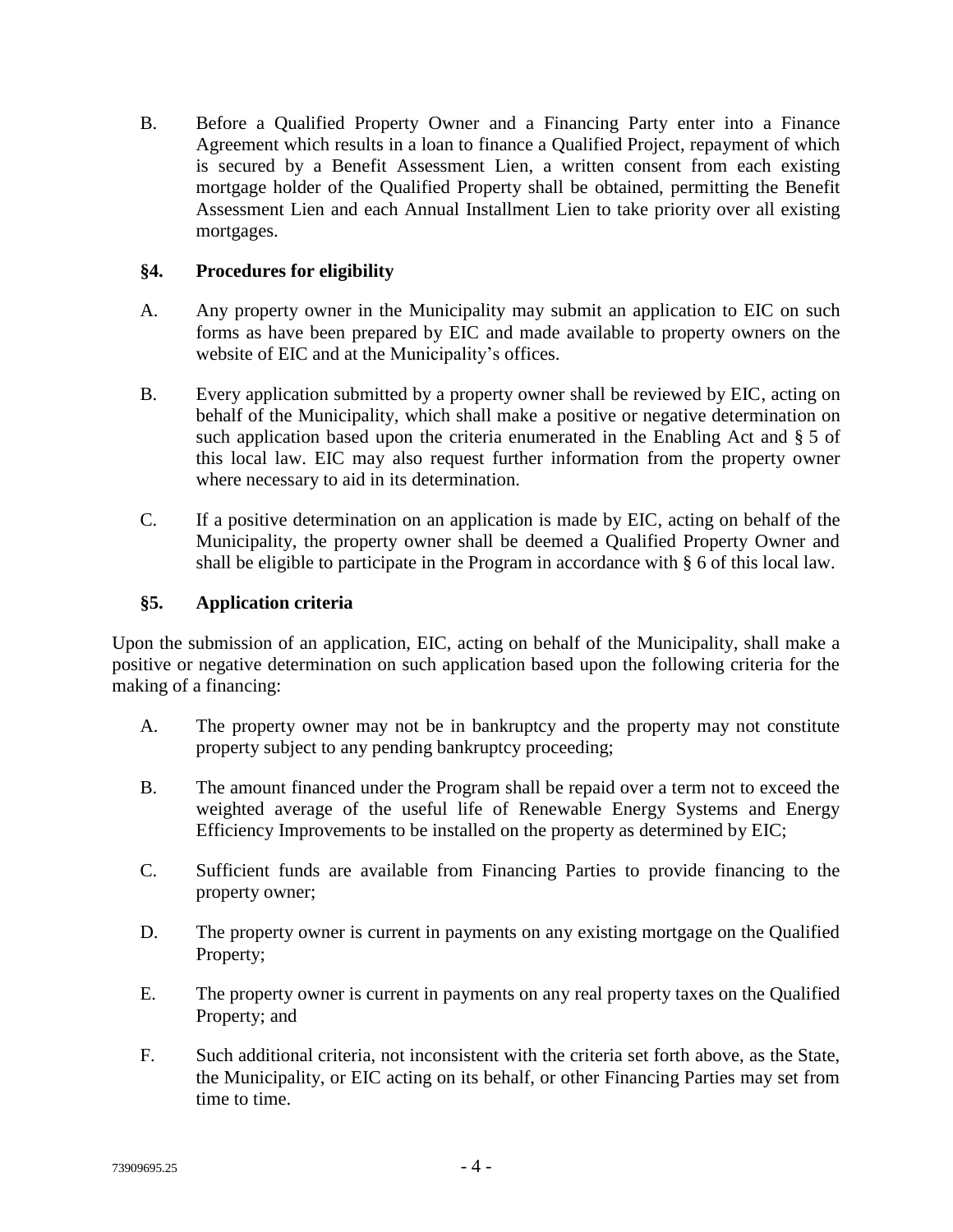### <span id="page-4-0"></span>**§6. Energize NY Finance Agreement**

- A. A Qualified Property Owner may participate in the Program through the execution of a finance agreement made by and between the Qualified Property Owner and a Financing Party, to which EIC, on behalf of the Municipality, shall be a third-party beneficiary (the "Finance Agreement"). Upon execution and delivery of the Finance Agreement, the property that is the subject of the Finance Agreement shall be deemed a "Benefited Property").
- B. Upon execution and delivery of the Finance Agreement, the Benefited Property Owner shall be eligible to receive funds from the Financing Party for the acquisition, construction, and installation of a Qualified Project, together with Eligible Costs and Financing Charges approved by EIC and by the Financing Party, provided the requirements of the Enabling Act, the Municipal Agreement and this local law have been met.
- C. The Finance Agreement shall include the terms and conditions of repayment of the Secured Amount and the Annual Installment Amounts.
- D. EIC may charge fees to offset the costs of administering the Program and such fees, if not paid by the Financing Party, shall be added to the Secured Amount.

#### **§7. Terms and conditions of repayment**

The Finance Agreement shall set forth the terms and conditions of repayment in accordance with the following:

- A. The principal amount of the funds loaned to the Benefited Property Owner for the Qualified Project, together with Eligible Costs and Financing Charges approved by EIC and by the Financing Party, shall be specially assessed against the Benefited Property and will be evidenced by a Benefit Assessment Lien recorded against the Benefited Property on the land records on which liens are recorded for properties within the Municipality. The special benefit assessment shall constitute a "charge" within the meaning of the Enabling Act and shall be collected in annual installments in the amounts certified by the Financing Party in a schedule provided at closing and made part of the Benefit Assessment Lien. Said amount shall be annually levied, billed and collected by EIC, on behalf of the Municipality, and shall be paid to the Financing Party as provided in the Finance Agreement.
- B. The term of such repayment shall be determined at the time the Finance Agreement is executed by the Benefited Property Owner and the Financing Party, not to exceed the weighted average of the useful life of the systems and improvements as determined by EIC, acting on behalf of the Municipality.
- C. The rate of interest for the Secured Amount shall be fixed by the Financing Party in conjunction with EIC, acting on behalf of the Municipality, as provided in the Finance Agreement.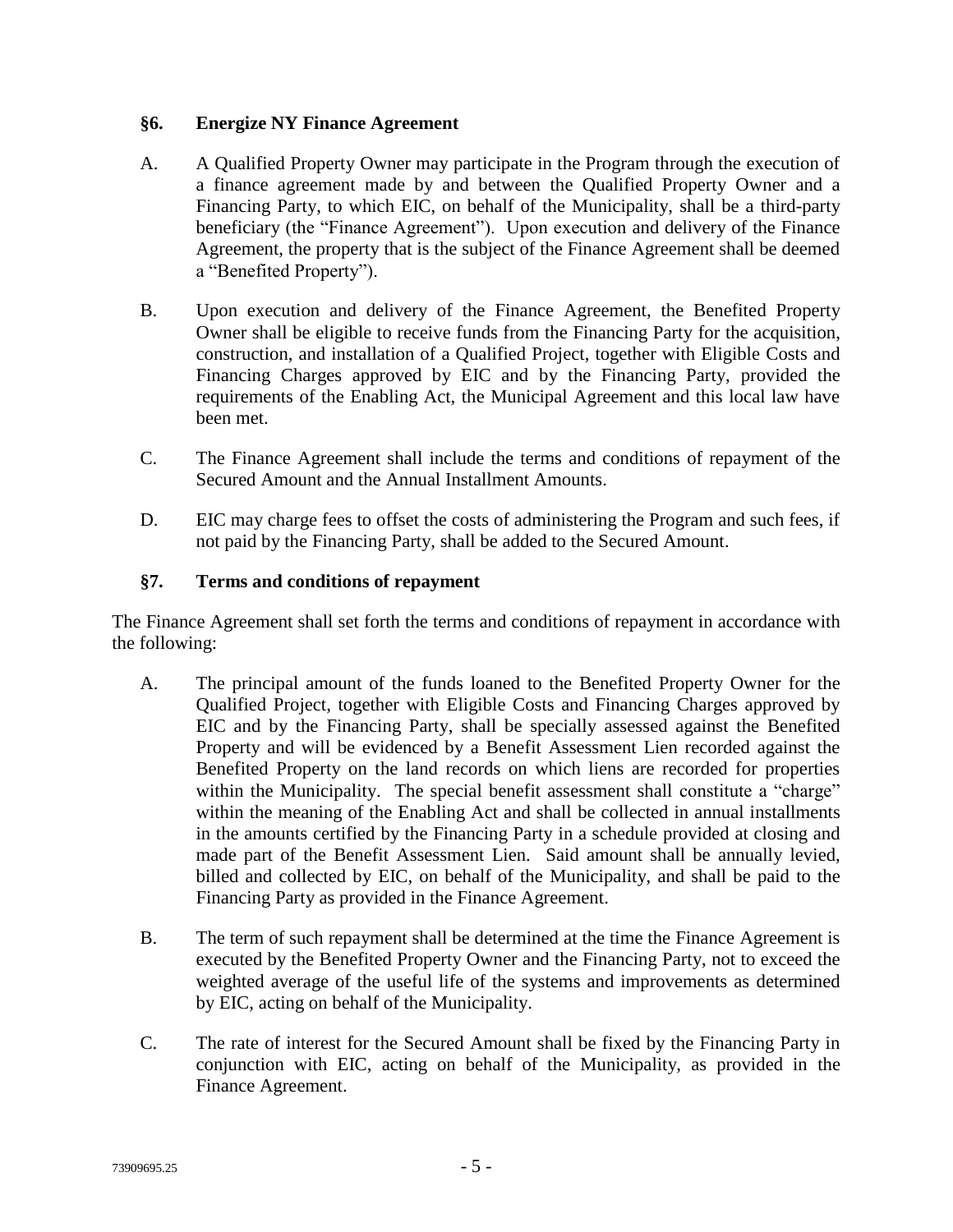#### **§8. Levy of Annual Installment Amount and Creation of Annual Installment Lien**

- A. Upon the making of the loan pursuant to the Finance Agreement, the Secured Amount shall become a special Benefit Assessment Lien on the Benefited Property in favor of the Municipality. The amount of the Benefit Assessment Lien shall be the Secured Amount. Evidence of the Benefit Assessment Lien shall be recorded by EIC, on behalf of the Municipality, in the land records for properties in the Municipality. Such recording shall be exempt from any charge, mortgage recording tax or other fee in the same manner as if recorded by the Municipality. The Benefit Assessment Lien shall not be foreclosed upon by or otherwise enforced by the Municipality.
- B. The Finance Agreement shall provide for the repayment of the Secured Amount in installments made at least annually, as provided in a schedule attached to the Benefit Assessment Lien (the "Annual Installment Amount"). The Annual Installment Amount shall be levied by EIC, on behalf of the Municipality, on the Benefited Property in the same manner as levies for municipal charges, shall become a lien on the Benefited Property as of the first day of January of the fiscal year for which levied (the "Annual Installment Lien") and shall remain a lien until paid. The creation or any recording of the Annual Installment Lien shall be exempt from any charge, mortgage recording tax or other fee in the same manner as if recorded by the Municipality. Payment to the Financing Party shall be considered payment for this purpose. Such payment shall partly or wholly discharge the Annual Installment Lien. Delinquent Annual Installment Amounts may accrue Financing Charges as may be provided in the Finance Agreement. Any additional Financing Charges imposed by the Financing Party pursuant to the Finance Agreement shall increase the Annual Installment Amount and the Annual Installment Lien for the year in which such overdue payments were first due.
- C. The Benefit Assessment Lien shall be reduced annually by the amount of each Annual Installment Lien when each Annual Installment Lien becomes a lien. Each Annual Installment Lien shall be subordinate to all Municipal Liens, whether created by Section 902 of the RPTL or by any other State or local law. No portion of a Secured Amount shall be recovered by the Municipality, EIC, or an assignee upon foreclosure, sale or other disposition of the Benefited Property unless and until all Municipal Liens are fully discharged. Each Annual Installment Lien, however, shall have priority over all Non-Municipal Liens, irrespective of when created, except as otherwise required by law.
- D. Neither the Benefit Assessment Lien nor any Annual Installment Lien shall be extinguished or accelerated in the event of a default or bankruptcy of the Benefited Property Owner. Each Annual Installment Amount shall be considered a charge upon the Benefited Property and shall be collected by EIC, on behalf of the Municipality, at the same time and in the same manner as real property taxes or municipal charges. Each Annual Installment Lien shall remain a lien until paid. Amounts collected in